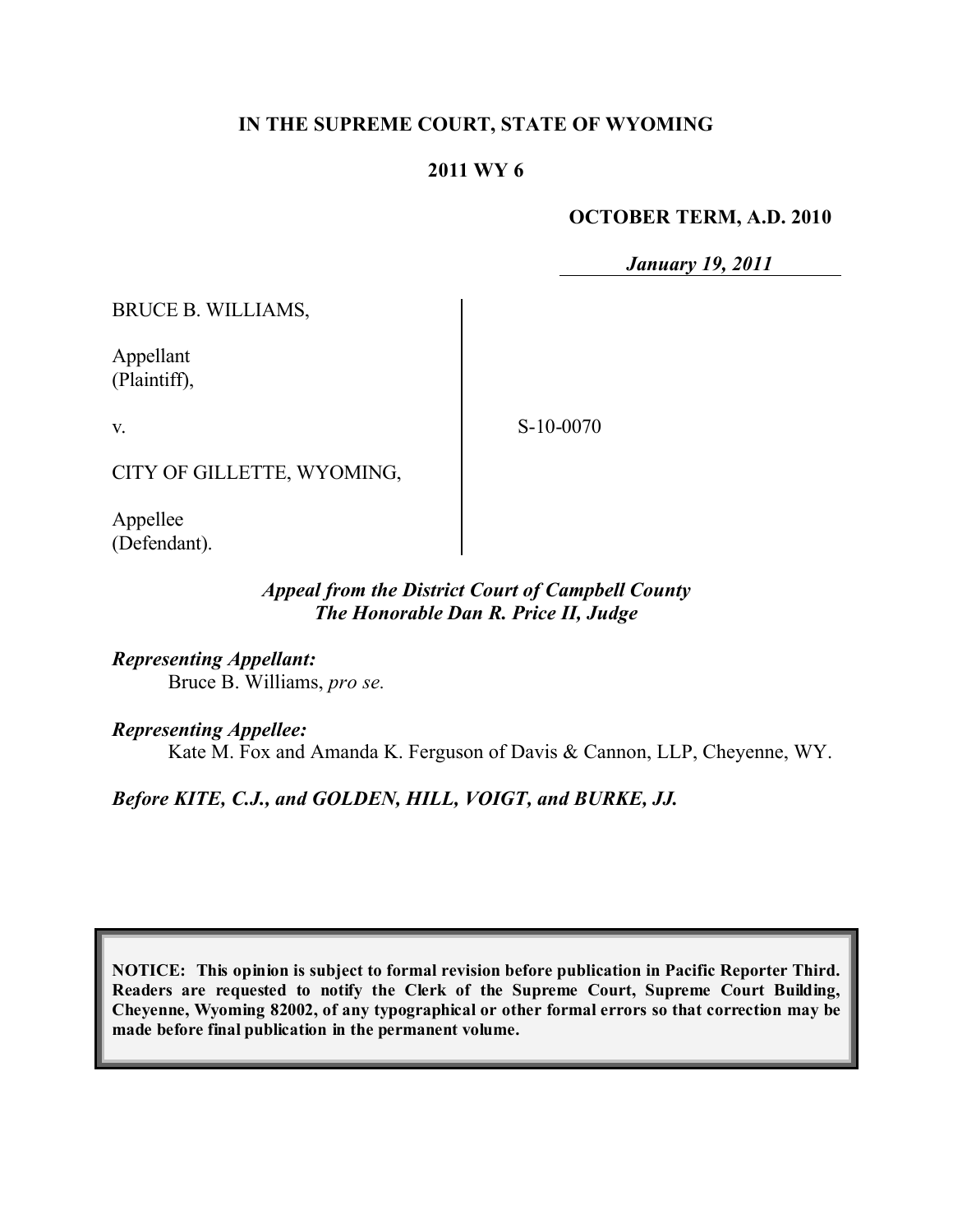**HILL,** Justice.

[¶1] Appellant, Bruce B. Williams (Williams), appeals an Order Dismissing Case for Lack of Standing entered by the district court of Campbell County on March 18, 2010. Williams contends that the district court's conclusion that he lacked standing to commence suit against the City of Gillette (City) as well as its 22,221 eligible voting citizens for damaging his freedom of speech, is erroneous. We affirm the order of the district court.

### **ISSUES**

[¶2] Williams presents the following six issues on appeal:

I. Does not being a citizen of Gillette preclude standing to sue?

II. Is pleading intimidation after discussion with other people a speculative plea, precluding standing to sue?

III. Is [Williams] not party to the intimidation that he claims violated his rights, precluding standing to sue?

IV. Do [Williams'] allegations of intimidation not show an actual violation of a concrete and particularized legal interest, precluding standing to sue?

V. Are [Williams'] claims of intimidation conjectural or hypothetical, precluding standing to sue?

VI. Does the City of Gillette and its citizens not have an interest in the outcome of the city court proceedings, precluding standing to sue?

The City answers by succinctly raising the following two issues:

I. Did [Williams] have standing to bring the action?

II. Is [Williams'] claim barred by the Wyoming Governmental Claims Act and the doctrine of governmental immunity?

# **FACTS**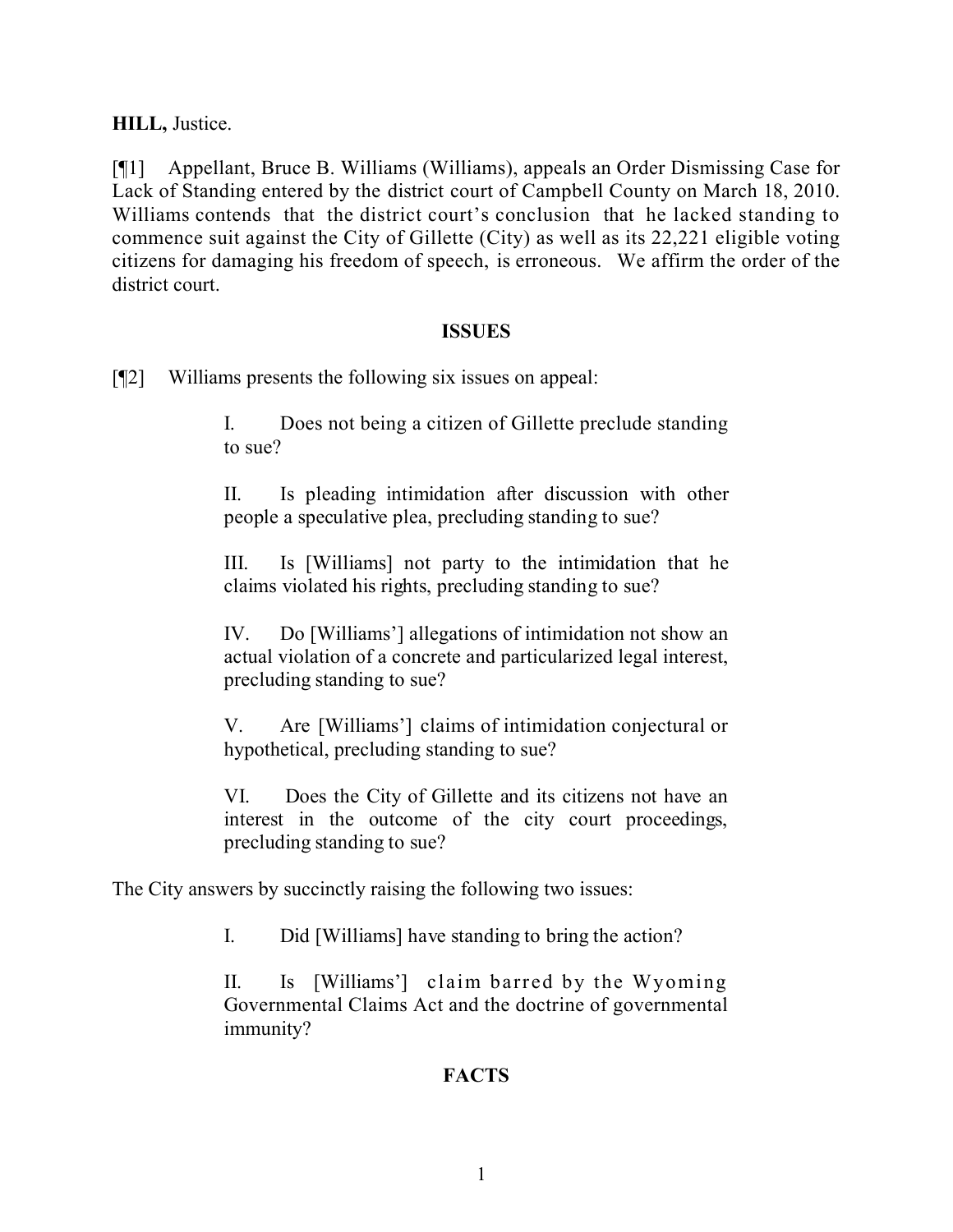[¶3] In September of 2009, a Gillette police officer issued a "breach of the peace" ticket to nineteen-year-old Jonathon Wall after he reportedly "flipped off" the Gillette Chief of Police. The City prosecutor dismissed the ticket. Campbell County resident Bruce Williams learned of the incident through the newspaper and filed a *pro se* suit against the City of Gillette and each of its 22,221 citizens for damage to his freedom of speech. In the suit, Williams objects to the issuance of the ticket, its dismissal outside of open court, and the public's general "nonfeasance" regarding the matter. Williams served the summons on the City but did not serve the individual citizens of Gillette, and sought damages in the amount of \$22.2 million, to-wit: \$1,000.00 from each of the individual defendants.

[¶4] The district court granted the City's motion to dismiss for lack of standing. The court based its decision on the following conclusions: 1) [Williams] is not a citizen of Gillette; 2) he pled only speculative harm; 3) he was not a party to the events that he claims violated his rights; 4) he did not show an actual violation of a concrete and particularized legal interest; 5) his claims are conjectural or hypothetical; 6) he does not have a personal interest in the outcome of the City court proceedings.

## **DISCUSSION**

## *Standard of Review*

[¶5] We review a district court's decision to dismiss a case de novo. *Elk Horn Ranch, Inc. v. Bd. of County Comm'rs*, 2010 WY 49, ¶ 5, 229 P.3d 960, 961 (Wyo. 2010).

# *Standing*

[¶6] With respect to standing, we have held: "Standing is a legal concept designed to determine whether a party is sufficiently affected to insure that the court is presented with a justiciable controversy." *Boykin v. Parkhurst (In re Parkhurst)*, 2010 WY 155, ¶ 10, 243 P.3d. 961, 965 (Wyo. 2010) (quoting *Pedro/Aspen, Ltd. v. Bd. of County Comm'rs*, 2004 WY 84, ¶ 8, 94 P.3d 412, 415 (Wyo. 2004)).

> The doctrine of standing is a jurisprudential rule of jurisdictional magnitude. At its most elementary level, the standing doctrine holds that a decision-making body should refrain from considering issues in which the litigants have little or no interest in vigorously advocating. Accordingly, the doctrine of standing focuses upon whether a litigant is properly situated to assert an issue for judicial or quasijudicial determination. A litigant is said to have standing when he has a 'personal stake in the outcome of the controversy.' This personal stake requirement has been